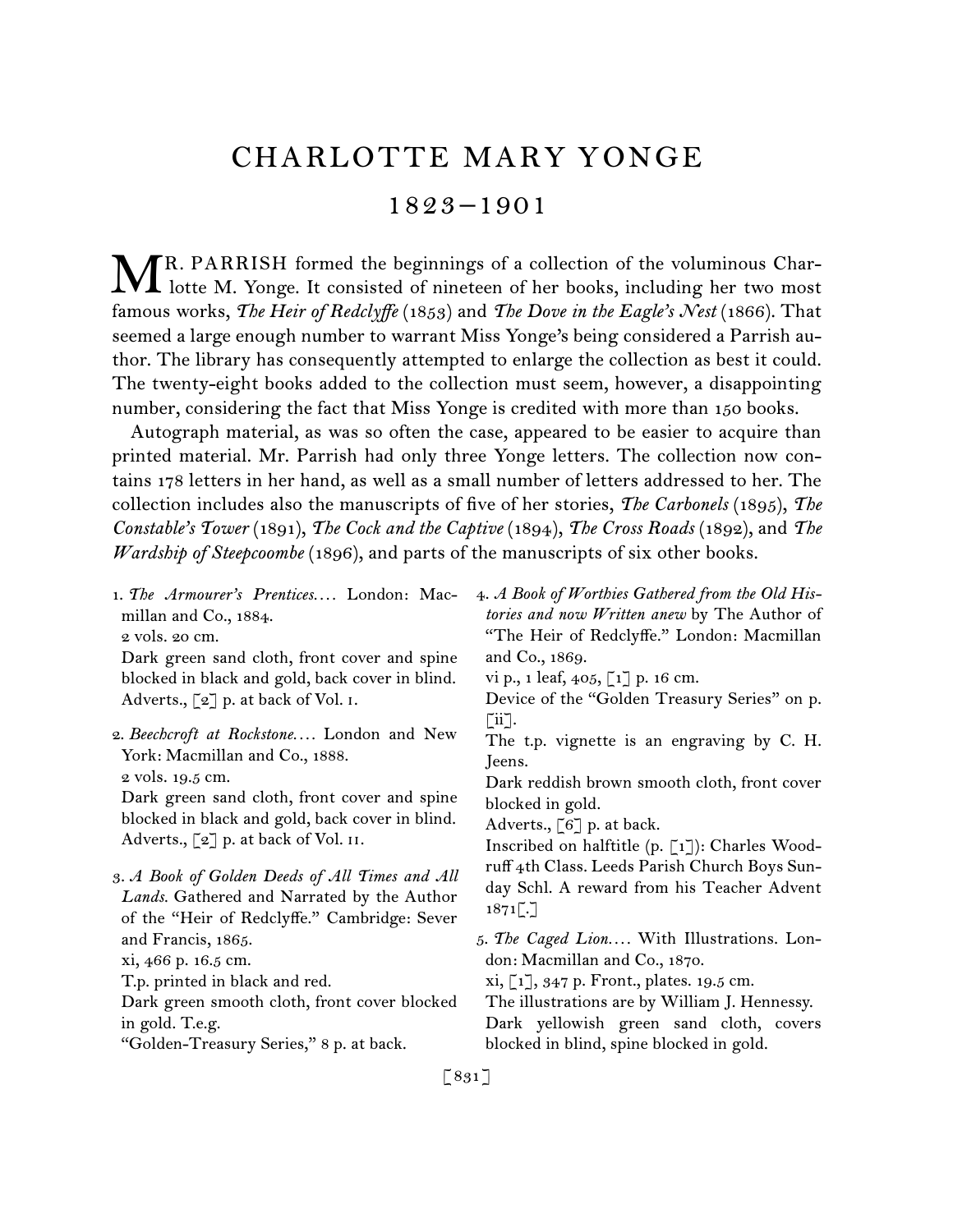"General Catalogue," Jan. 1870, 43, [1] p. at back.

6.  *Chantry House. . . .* London: Macmillan and Co., 1886.

2 vols. 20 cm.

Dark green sand cloth, front cover and spine blocked in black and gold, back cover in blind. Adverts., [2] p. at back of Vol. II.

7.  *The Chaplet of Pearls; or, The White and Black Ribaumont.* By the Author of "The Heir of Redclyffe". . . . London: Macmillan and Co., 1868. 2 vols. 19.5 cm.

"Preface," signed C. M. Yonge.

Dark yellowish green sand cloth, spine blocked in gold.

Adverts., [2] p. at back of Vol. I.

8.  *The Cross Roads; or, A Choice in Life. A Story for Young Women and Older Girls. . . .* With Five Full-page Illustrations by J. F. Weedon. London: National Society's Depository; New York: Thomas Whittaker [1892].

240 p. Front., plates. 18.5 cm.

Deep red smooth cloth, with an illustration on front cover blocked in black, brown, and green, decoration on back cover in black and brown, illustration on spine in black, brown, and green. Bevelled boards. Endpapers patterned with the monogram N S D on a decorative background, deep yellowish brown on white.

"Books for Prizes & Rewards,"  $14$ , [2] p. at back. Bookplate of John S. Miller.

9.  *The Danvers Papers: An Invention.* By the Author of "The Heir of Redclyffe." London: Macmillan and Co., 1867.

 $[4]$ , 147 p. 17 cm.

Moderate reddish brown smooth cloth, front cover blocked in black, spine blocked in gold. Bevelled boards. A.e.g.

10.  *A Diplomate on the Fall of the First Empire. . . .* In *Macmillan's Magazine,* Vol. 24, No. 142, Aug. 1871. London and Cambridge: Macmillan and Co.

Pages 280–286. 23.5 cm.

Contained in the bound volume.

Dark red vertical cord cloth, covers blocked in blind, spine blocked in gold and blind. Sprinkled edges, red.

In KINGSLEY collection [CK 77].

11.  *The Dove in the Eagle's Nest.* By the Author of the "Heir of Redclyffe". . . . London: Macmillan and Co., 1866.

2 vols. 19.5 cm.

Deep purplish blue sand cloth.

12.  *Dynevor Terrace; or, The Clue of Life*. . . . Illustrated by Adrian Stokes. London and New York: Macmillan and Co., 1888.

3 prel. leaves, 484 p. Front., plates. 19.5 cm.

Dark blue diaper cloth, front cover blocked in gold, back cover in blind.

Adverts., [6] p. at back.

13.  *Founded on Paper; or, Uphill and Downhill between the Two Jubilees. . . .* With Five Full-Page Illustrations by W. S. Stacey. London: National Society's Depository; New York: Thomas Whittaker [1898].

263 p. Front., plates. 18.5 cm.

Olive green smooth cloth, with an illustration on front cover blocked in black, red, brown, and blue, decoration on back cover in black and red, illustration on spine in black, red, brown, and blue. Bevelled boards. Endpapers patterned with the monogram N S D on a decorative background, deep yellowish brown on white.

"New Story Books for the Young," 16 p. at back.

Inscribed on halftitle: To her dear Catherine from Aunt Virginia Christmas 1897.

Bookplate of Catherine Josephine Schiff.

14.  *George Eliot and Her Critics.* By the Editor and the Author of 'Charles Lowder.'

In *The Monthly Packet,* edited by Charlotte M. Yonge, Third Series, No. 53, May 1885. London: Walter Smith.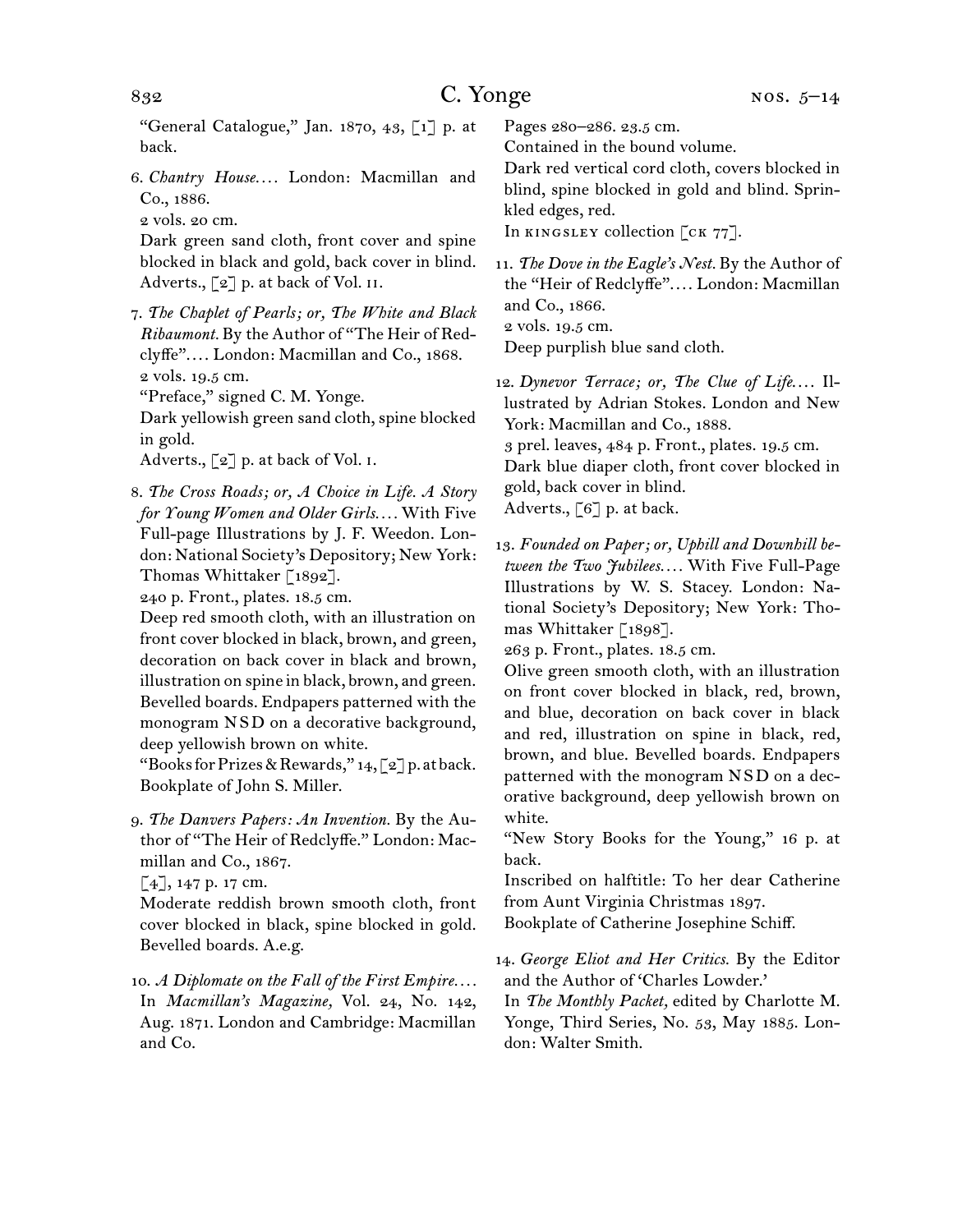nos. 14–23

Pages 471–494. 22 cm. Very light greenish blue illustrated wrappers. In dodgson collection  $\lceil$  cLD 548].

15.  *Grisly Grisell; or, The Laidly Lady of Whitburn: A Tale of the Wars of the Roses. . . .* London and New York: Macmillan and Co., 1893. 2 vols. 19 cm.

Dark green smooth cloth, with rules blocked in yellow on front cover and on spine, publisher's monogram blocked in yellow on back cover. Adverts., [2] p. at back of each vol.

16.  *Hannah More*. . . . London: W. H. Allen & Co., 1888.

viii, 196 p. 19 cm.

On halftitle: Eminent Women Series. Edited by John H. Ingram.

Dark olive green smooth cloth, front cover blocked in gold. Patterned endpapers, grayish green on white.

"Eminent Women Series," [4] p. at back.

Inscribed on verso of free front endpaper: Th. Finlaison from C M Yonge.

17.  *Heartsease; Or, The Brother's Wife.* By the Author of The Heir of Redclyffe. London: John W Parker and Son, 1854.

2 vols. 18 cm.

Light brown horizontal cord cloth, blocked in blind.

Adverts.,  $\begin{bmatrix} 1 \end{bmatrix}$ ,  $\begin{bmatrix} 4 \end{bmatrix}$  p. at back of Vol. I. "New Books & New Editions," 8 p. at back of Vol. ii.

18.  *The Heir of Redclyffe.* By the Author of 'The Two Guardians'. . . . London: John W. Parker and Son, 1853.

2 vols. 17 cm.

Grayish red horizontal wave cloth, blocked in blind.

Adverts., 2 p. at back of Vol. ii.

19.  *The History of Sir Thomas Thumb.* By the Author of "The Heir of Redcliffe [*sic*]". . . . Illustrated by J[emima]. B[lackburn]. Edinburgh: Thomas Constable and Co.; London: Hamilton, Adams and Co., 1855.

 $[4]$ , 142 p. Front., plates, illus. 22 cm.

Red, orange yellow, blue, white, and black nonpareil marbled boards and endpapers. Very dark yellowish green morocco spine and corners. T.e.g.

"Works Illustrated by J.B.,"  $\lceil 2 \rceil$  p. at back. ALS, Colin Blackburn to Coleridge, n.d., referring to the book, inlaid in a blank leaf and bound in after title leaf.

20.  *Hopes and Fears; or, Scenes from the Life of a Spinster.* By the Author of 'The Heir of Redclyffe'. . . . London: John W. Parker and Son, 1860.

2 vols. 18 cm.

Strong reddish brown horizontal cord cloth, blocked in blind.

"New Books and New Editions," 8 p. at back of Vol. I. Adverts., [1] p. at back of Vol. II. Inscribed on t.p. of Vol. i: C. Keble. from C. M. Yonge. 1860.

21.  *The Instructive Picture Book. Or Lessons from the Vegetable World.* By the Author of "The Heir of Redclyffe".... Illustrated with 31 Coloured Plates. Arranged by Robert M. Stark.... Edinburgh: Edmonston & Douglas, 1858.

22 p., 1 leaf. 31 double colored plates, illus. 32 cm.

Grayish yellow green glazed boards, front cover illustrated in color. Adverts. on pastedown endpapers.

22.  *Lady Hester; or, Ursula's Narrative*. . . . London: Macmillan and Co., 1874.

[7], 223 p. 19.5 cm.

Dark yellowish green sand cloth, front cover and spine blocked in black and gold, back cover in blind.

"Catalogue of Works in Belles Lettres," May 1873, 64 p. at back.

23.  *The Lances of Lynwood.* By the Author of "The Little Duke". . . . With Illustrations by J[emima]. B[lackburn]. London: John W. Parker and Son, 1855.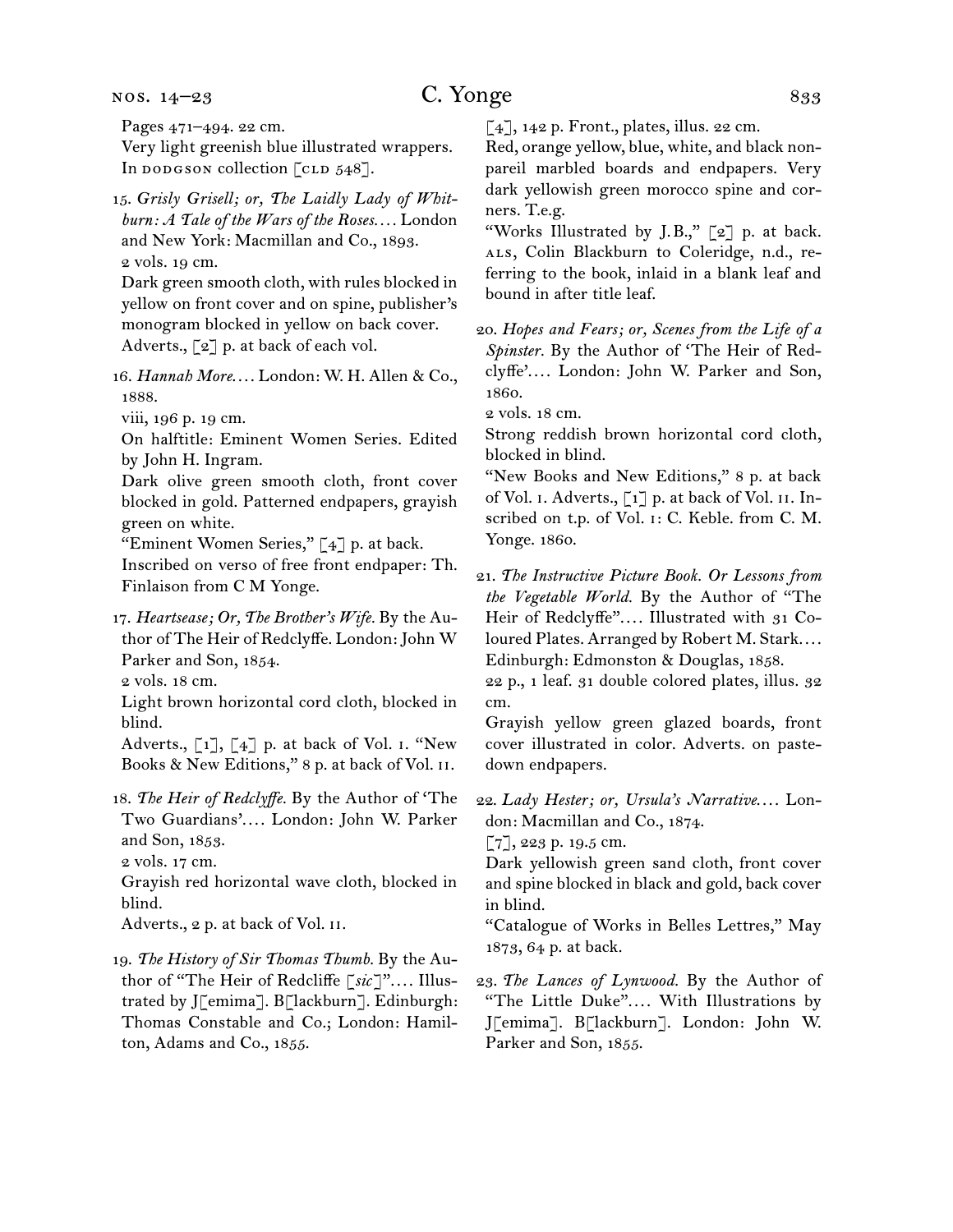3 prel. leaves, 267 p. Front., plates. 19 cm. Added t.p., engraved.

A variety of horizontal wave cloth, deep purplish blue, front cover blocked in blind and gold, back cover in blind.

Book label of Michael Sadleir.

24.  *The Long Vacation. . . .* London and New York: Macmillan and Co., 1895.

x, 356 p. 19.5 cm.

Dark blue fine diaper cloth, front cover and spine blocked in gold and blind, back cover in blind.

"A Classified Catalogue of Books in General Literature," June, 1895, 52 p. at back.

25.  *Love and Life: An Old Story in Eighteenth Century Costume*. . . . London: Macmillan and Co., 1880.

2 vols. 20 cm.

Dark green sand cloth, front cover and spine blocked in black and gold, back cover in blind.

26.  ———. . . . London: Macmillan and Co., 1880.

viii, 426 p. 20 cm.

Dark grayish yellow diagonal fine rib cloth, front cover and spine blocked in black and gold, back cover in blind.

Adverts., [2] p. at back.

27.  *Magnum Bonum; or, Mother Carey's Brood. . . .* London: Macmillan and Co., 1879.

3 vols. (iv, 314; iv, [315]–636; iv, [637]–956 p.). 20 cm.

Dark green sand cloth, front cover and spine blocked in black and gold, back cover in blind.

28.  *Modern Broods; or, Developments Unlooked For*. . . . London: Macmillan and Co., Limited; New York: The Macmillan Company, 1900. viii, 315 p. 20 cm.

Dark blue vertical rib cloth, front cover blocked in blind. T.e.g.

Adverts., 4 p., and "Selected Six-Shilling Novels," 16 p., at back.

Inscribed on free front endpaper: Helen E. Yonge from CMY Oct 24th 1900.

29.  *A Modern Telemachus. . . .* London and New York: Macmillan and Co., 1886.

xiv, 254 p. 19.5 cm.

Dark grayish yellow fine bead cloth, front cover and spine blocked in gold and black, back cover in blind.

30.  *More Bywords*. . . . London and New York: Macmillan and Co., 1890.

 $\lceil 5 \rceil$ , 291 p. 19.5 cm.

Dark blue diaper cloth, front cover blocked in gold, back cover in blind.

Adverts.,  $\lceil 4 \rceil$  p. at back.

Inscribed on front flyleaf: For Sara with love & a Merrie Xmas—from Cousin Ned. Xmas 93.

31.  *Musings over the "Christian Year" and "Lyra Innocentium"*. . . . *Together with a Few Gleanings of Recollections of the Rev. John Keble, Gathered by Several Friends*. . . . Oxford and London: James Parker and Co., 1871.

viii, clxv p., 1 leaf, 358 p. 18 cm.

"Gleanings from Thirty Years' Intercourse with the Late Rev. John Keble," p. [i]-lvi; "Recollections of Hursley Vicarage," by Frances M. Wilbraham, p. [lvii]-cxxxvii; "The Fairford and Hursley Windows," p. [cxxxviii]–cxlviii; " 'Quanto men si mostra, tanto è piu bella,' " p. [cxlix]–clxii; "A Few Words of Personal Description," by the Rev. T. Simpson Evans, Plumstead Common, p. [clxiii]–clxv.

Moderate reddish brown smooth cloth. Bevelled boards.

Adverts., [2] p. at back.

Inscribed on halftitle: Gertrude M. Butler Nov  $25./71.$ 

32.  *Nuttie's Father*. . . . London: Macmillan and Co., 1885.

2 vols. 20 cm.

Dark green sand cloth, front cover and spine blocked in black and gold, back cover in blind. Adverts., [2] p., and "Catalogue of Works in Belles Lettres," March 1886, 31, [1] p., at back of Vol. ii.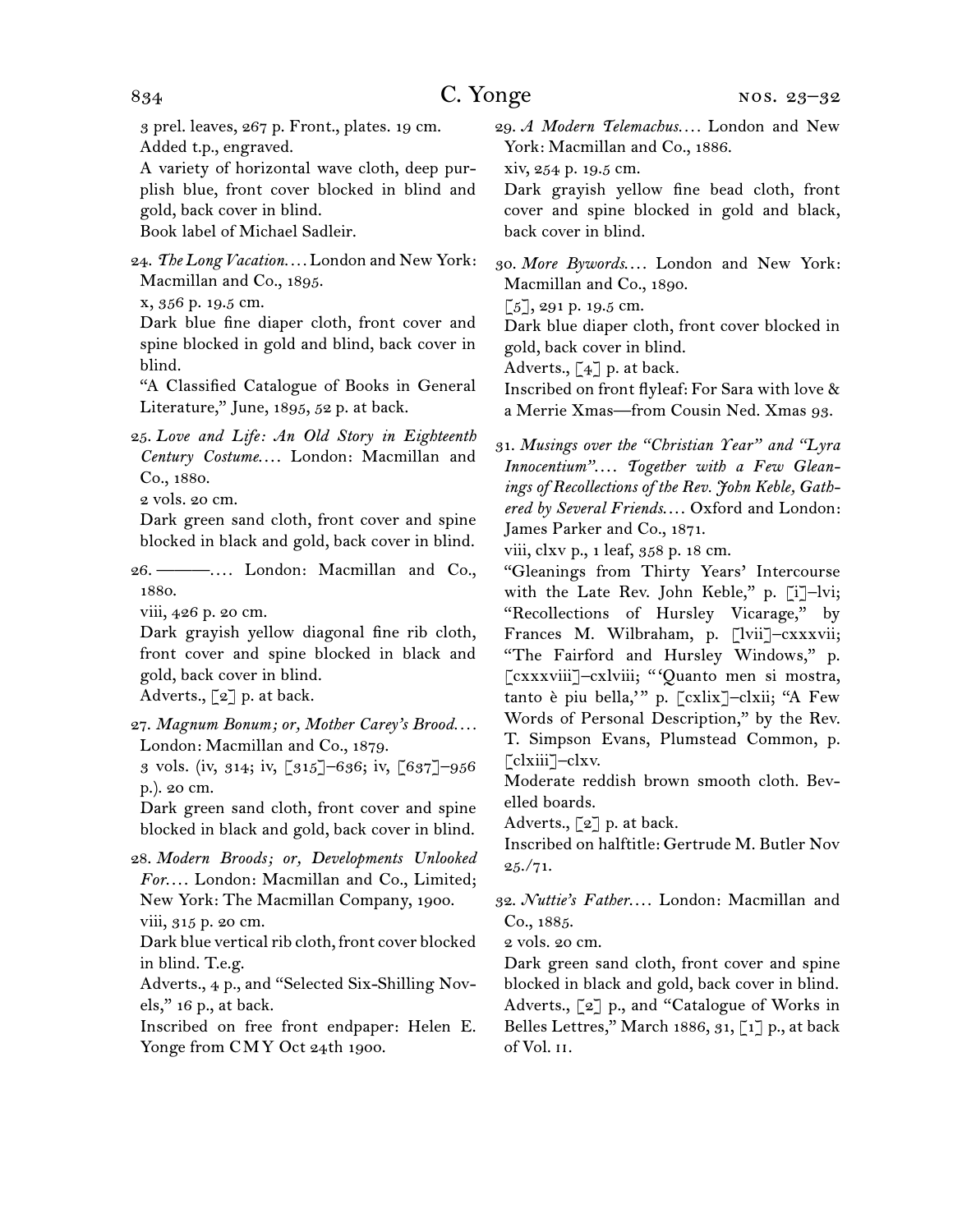nos. 33–44

33.  *Old Times at Otterbourne. . . .* Second Edition. Winchester: Warren and Son; London: Simpkin and Co., Limited, 1891.

2 prel. leaves, 46 p., 1 leaf. Front., plates. 19 cm. Dark grayish purplish blue diagonal fine straight-grain morocco cloth, front cover blocked in blind and gold.

34.  *An Old Woman's Outlook in a Hampshire Village*. . . . London and New York: Macmillan and Co., 1892.

[5], 285 p. 19.5 cm.

Dark blue diaper cloth, front cover blocked in gold, back cover in blind. Adverts., [2] p. at back.

35.  *The Pilgrimage of the Ben Beriah. . . .* London: Macmillan and Co., Limited; New York: The Macmillan Company, 1897.

ix p., 1 leaf, 321 p. Plates. 19.5 cm.

Dark blue diaper cloth, front cover blocked in gold, back cover in blind. Adverts., [2] p. at back.

36.  *The Pillars of the House; or, Under Wode, Under Rode*. . . . Illustrated by Herbert Gandy. London and New York: Macmillan and Co., 1889. 2 vols. Fronts., plates. 19.5 cm.

Dark blue diaper cloth, front cover blocked in gold, back cover in blind.

"Catalogue of Books," Feb. 1891, 55 p. at back of Vol. i. Adverts., [2] p., and "Catalogue of Books," Feb. 1891, 55 p., at back of Vol. ii.

37.  *P's and Q's; or, The Question of Putting Upon; and Little Lucy's Wonderful Globe*. . . . London and New York: Macmillan and Co., 1891. xiii p., 1 leaf, 288 p. Front., plates. 19.5 cm. The illustrations for "P's and  $Q's$ " are by Charles Oliver Murray; those for "Little Lucy's Wonderful Globe" by L. Frölich. Dark blue diaper cloth, front cover blocked in gold, back cover in blind.

38.  *A Reputed Changeling; or, Three Seventh Years Two Centuries Ago*. . . . London and New York: Macmillan and Co., 1889. 2 vols. 19.5 cm.

Dark green sand cloth, front cover and spine blocked in black and gold, back cover in blind. Adverts.,  $\lceil 4 \rceil$  p. at back of Vol. I.

39.  *The Rubies of St. Lo*. . . . London and New York: Macmillan and Co., 1894.

 $\lceil 5 \rceil$ , 127,  $\lceil 1 \rceil$  p. 17.5 cm.

Moderate greenish blue flexible cloth, with a necklace of rubies blocked in gold on front cover.

40.  *Stray Pearls: Memoirs of Margaret de Ribaumont, Viscountess of Bellaise*. . . . London: Macmillan and Co., 1883.

2 vols. 20 cm.

Very dark yellowish green smooth cloth.

Adverts., [2] p. at back of each vol.

41.  … *Strayed Falcon.* By the Author of "The Heir of Redclyffe," &c. Illustrated. London: Groombridge & Sons [1860].

 $\lceil 52 \rceil$  p. Plates, illus. 16.5 cm.

Cover title. At head of title: 21. The Magnet Stories for Summer Days & Winter Nights.

The illustrations are by D. H. Friston.

Grayish reddish orange and white decorated wrappers. Adverts. on outside back wrapper.

42.  *That Stick. . . .* London and New York: Macmillan and Co., 1892.

2 vols. 19.5 cm.

Dark green sand cloth, front cover and spine blocked in black and gold, back cover in blind. Adverts.,  $\lceil 2 \rceil$  p. at back of Vol. II.

43.  *Two Penniless Princesses*. . . . London and New York: Macmillan and Co., 1891.

2 vols. 19.5 cm.

Dark green sand cloth, front cover and spine blocked in black and gold, back cover in blind. Adverts., dated 10.7.90., [2] p. at back of Vol. II.

44.  *The Two Sides of the Shield. . . .* London: Macmillan and Co., 1885.

2 vols. 19.5 cm.

Dark green sand cloth, front cover and spine blocked in black and gold, back cover in blind. Adverts., [2] p. at back of Vol. II.